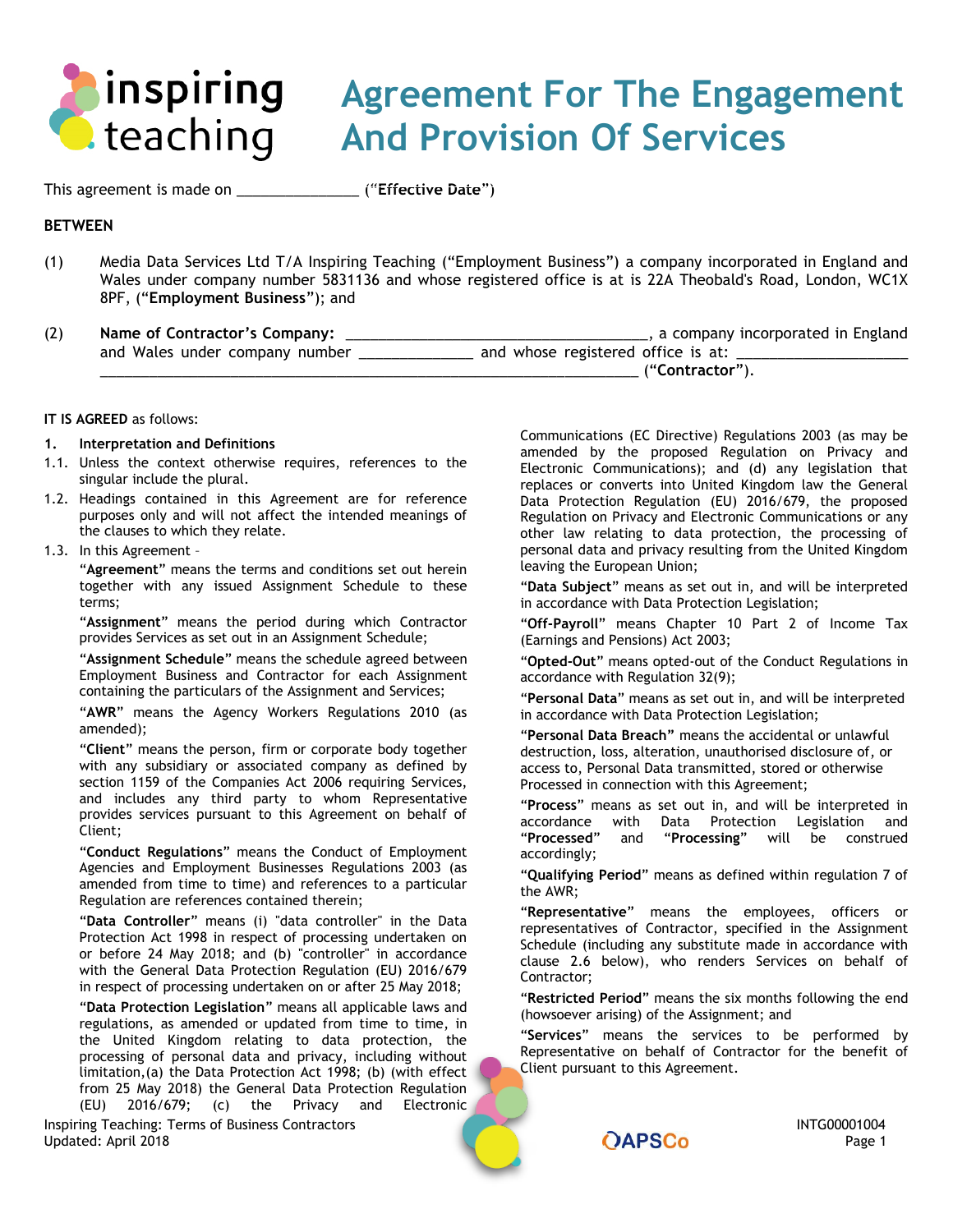## **2. The Services**

- 2.1. Following a request from Client, Employment Business has requested Contractor and Contractor has agreed with Employment Business to provide Services to Client as detailed within an Assignment Schedule, on the terms and conditions of this Agreement.
- 2.2. Contractor shall procure that Services shall be undertaken by Representative.
- 2.3. Employment Business and Contractor shall agree an Assignment Schedule (or confirm their agreement in an Assignment Schedule) specifying Client, the fee payable by Employment Business, Representative, Services, such expenses as may be agreed, any notice period and any other relevant information.
- 2.4. Save as otherwise stated in this Agreement, Contractor and Representative will be entitled to supply its/their services to any third party during the term of this Agreement provided that this in no way compromises or is not to the detriment of the supply of Services, and provided there is no conflict of interest.
- <span id="page-1-1"></span>2.5. Contractor shall not, and shall procure that Representative shall not, whether directly or indirectly through any company, partnership or person, solicit nor enter into any contract with Client or with any third party introduced to Contractor or Representative by Client with whom Representative had material contact with during the Assignment, to provide any services of the same or a similar nature as Services during the Assignment or during the Restricted Period without Employment Business's prior written consent, such consent may be withheld at Employment Business's absolute discretion or granted subject to any conditions Employment Business may wish to impose.
- <span id="page-1-0"></span>2.6. Contractor may substitute the named Representative in the Assignment Schedule provided that -
	- 2.6.1. Services remain as detailed in the Assignment Schedule;
	- 2.6.2. Employment Business and/or Client is reasonably satisfied that the proposed substitute possesses all qualifications, experience, skills, resources and authorisations needed by Client or required by law to fulfil Services;
	- 2.6.3. the proposed substitute passes all relevant security checks;
	- 2.6.4. no delay or reduction in quality shall occur due to the lack of technical or Client specific knowledge held by the substitute; and
	- 2.6.5. if requested by Employment Business, Contractor provides, without charge, an effective handover to the proposed substitute to the reasonable satisfaction of Client.
- 2.7. Clause [2.5](#page-1-1) shall not apply where Contractor and Representative have not Opted-Out and the Conduct Regulations apply to the Assignment.
- 2.8. Where the AWR applies to the Assignment and upon request from Contractor, Employment Business will request from Client information about the working and employment conditions that are applicable to, Client's employees and workers, and where relevant, are applicable to workers and/or employees who undertake the same or broadly similar work as that of Representative during the Assignment. Upon receipt from Client of such information,

Inspiring Teaching: Terms for Contractors **INTG00001005** Updated: April 2018

Employment Business will provide this information to Contractor.

2.9. Where Client is a United Kingdom public authority, Contractor acknowledges and accepts that the Assignment is in the scope of Off-Payroll and that where Off-Payroll applies, Employment Business has a statutory duty to make deductions in accordance with Off-Payroll to payments made by Employment Business to Contractor.

## **3. The Contract**

- 3.1. This Agreement constitutes the entire agreement between Employment Business and Contractor, and it supersedes all previous agreements between the parties in relation to the subject matter hereof and governs all Assignments undertaken by Contractor. Contractor warrants that, in agreeing to enter into this Agreement, it has not relied on any statement or representations made by Employment Business or by Client.
- 3.2. No variation or alteration to this Agreement will be valid unless the details of such variation are agreed between Employment Business and Contractor and set out in writing and signed by both parties save Employment Business may vary the Off-Payroll status and accordingly vary Contractor fee during Assignment to fulfil its statutory duty.
- 3.3. Contractor agrees it has accepted the terms of this Agreement if it performs any Services for Client or submits a timesheet to Employment Business in relation to performing Services for Client.
- <span id="page-1-3"></span>3.4. Without prejudice to any rights accrued prior to termination, the obligations within clauses [1,](#page-0-0) [2.5,](#page-1-1) [5.7,](#page-2-0) [5.10,](#page-3-0) [5.11,](#page-3-1) [6.4,](#page-3-2) [9.2,](#page-4-0) [9.3,](#page-5-0) [10,](#page-5-1) [11,](#page-5-2) [12.3,](#page-6-0) [13,](#page-6-1) [14.1,](#page-6-2) [14.3,](#page-7-0) [14.4,](#page-7-1) [15,](#page-7-2) [16](#page-7-3) and [17](#page-8-0) will remain in force beyond the cessation or other termination (howsoever arising) of this Agreement.

## <span id="page-1-2"></span>**4. Undertakings of Contractor**

- 4.1. Contractor warrants to Employment Business that by entering into and performing its obligations under this Agreement it will not thereby be in breach of any obligation that it owes to any third party. Contractor further warrants to Employment Business that Representative, by performing Services on behalf of Contractor, will not thereby be in breach of any obligation that it owes to any third party.
- 4.2. Contractor warrants that Representative has the necessary skills, experience, training, qualifications and any other authorisation which Client considers are necessary, or which are required by law or by any professional body to provide Services for the period of the Assignment. Contractor shall, on request, provide proof of compliance with this clause.
- 4.3. Contractor warrants and represents that all statements, whether oral or written, made by it and/or any Representative and documentation it provides, in relation to its construction, operations, the performance of Services in the course of the Assignment and relating to Representative's experience, training, qualifications and any relevant or necessary authorisation, are true and accurate and will be kept up to date.
- 4.4. Contractor warrants that Services shall be performed with a high degree of professional skill and care.
- 4.5. Contractor shall procure that Representative works such hours as are necessary to perform Services and that Representative shall not unreasonably fail to provide Services during hours required by Client for the convenience of Client and for the proper performance of Services. Where minimum hours are specified in the Assignment Schedule,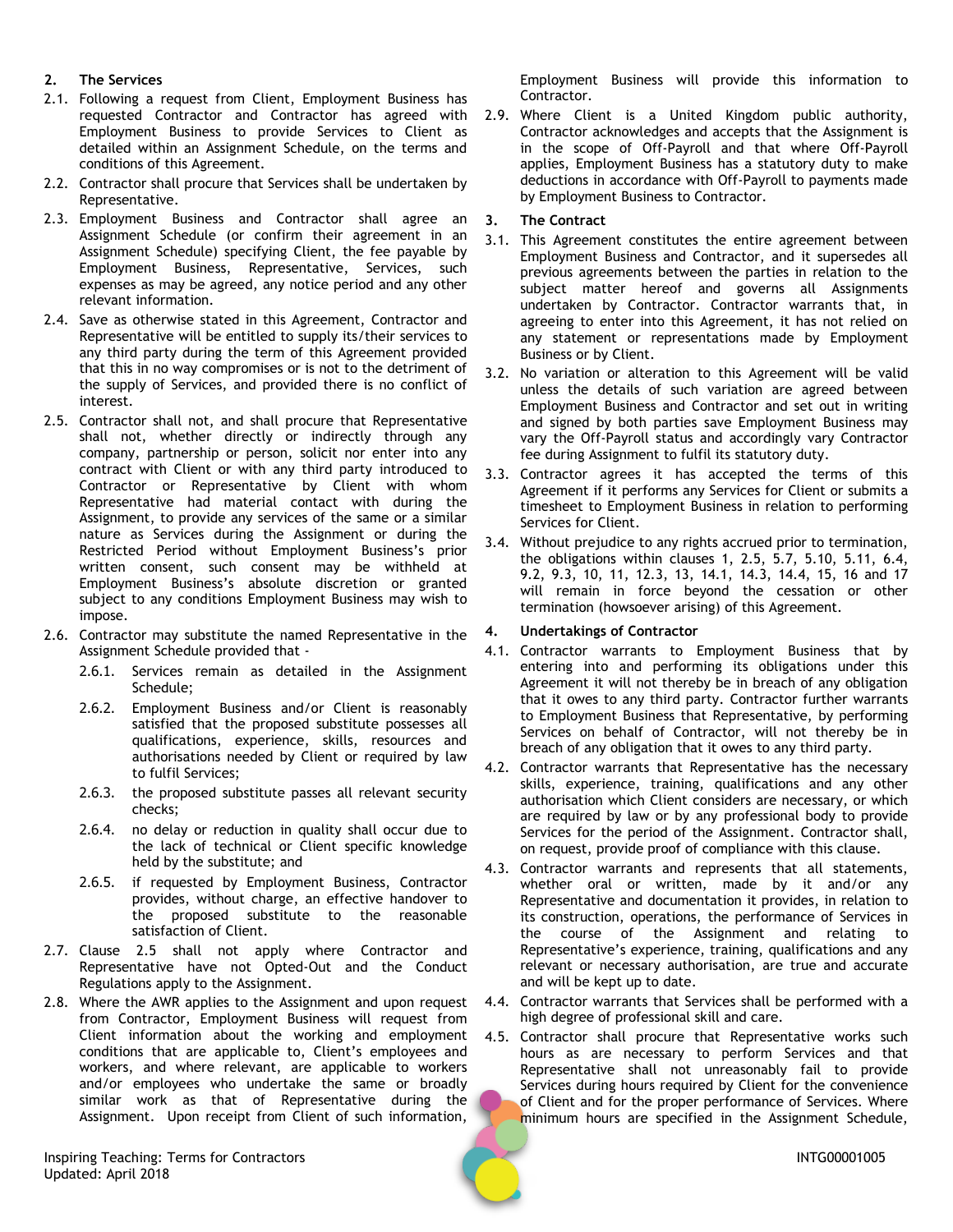Contractor warrants that it shall ensure that Representative shall work for such minimum hours.

- 4.6. Contractor warrants that Representative shall follow all applicable rules and procedures of Client relevant to independent contractors and the delivery of Services and shall act in a professional manner at all times when at the premises at which Services are to be performed.
- 4.7. Contractor warrants that it and Representative shall, in relation to Services, adhere to all applicable laws, statutes and regulations as enacted from time to time.
- 4.8. Contractor warrants that pre-employment checks have been carried out in relation to each Representative and that each Representative has valid and subsisting leave to live, work and to remain lawfully in the UK for the duration of the Assignment.
- 4.9. Contractor warrants that
	- 4.9.1. it is not a Managed Service Company as defined in the Income Tax (Earnings and Pensions) Act 2003 (as amended);
	- 4.9.2. it is a company registered within the United Kingdom; and
	- 4.9.3. Representative owns five percent or more of Contractor and/or is an employee of Contractor;
- 4.10. Contractor warrants that it will ensure the relevant provisions of this Agreement are included within the contract between Contractor and Representative and shall ensure that Representative is fully aware of their obligations in connection with this Agreement.
- 4.11. Contractor warrants that it shall procure that, where Representative is eligible in relation to the Assignment hereunder, Representative is enrolled (or given the opportunity so to do) in a pension scheme in accordance with The Occupational and Personal Pension Schemes (Automatic Enrolment) Regulations 2014 and Contractor hereby agrees that it will indemnify and hold harmless Employment Business and/or Client from any demands made against them in connection with this clause.
- 4.12. Subject to clause [7.2,](#page-3-3) Contractor shall be wholly responsible for the correct payment of any PAYE Income Tax and National Insurance Contributions and any other taxes and deductions payable in respect of Representative and Contractor warrants that it shall procure the correct payment of such in accordance with relevant legislation.
- 4.13. Contractor will, on request, provide proof of compliance with this clause [4](#page-1-2) as may be required by Employment Business from time to time.

## **5. Obligations of Contractor**

- 5.1. Contractor will, and shall procure Representative will
	- 5.1.1. not engage in any conduct detrimental to the interests of Employment Business or Client which includes any conduct that may bring Employment Business or Client into disrepute and which may result in the loss of custom or business;
	- 5.1.2. comply with any statutory or other reasonable rules or obligations including but not limited to those relating to health and safety, site security and IT usage and security during the Assignment to the extent that they are applicable while performing Services and to take all reasonable steps to safeguard its own safety, the safety of Representative and the safety of any other person

Inspiring Teaching: Terms for Contractors **INTG00001005** Updated: April 2018

who may be affected by its actions during the Assignment;

- 5.1.3. furnish Client and/or Employment Business with any progress reports as may be requested from time to time;
- 5.1.4. notify Employment Business forthwith in writing if Contractor should become insolvent, dissolved or subject to a winding up petition or Representative becomes bankrupt;
- 5.1.5. where required, provide and insure at its own cost any such necessary equipment as is reasonable for the performance of Services and ensure that any computer equipment and associated software which it provides for the purpose of providing Services contains up-to-date anti-virus protection; and
- 5.1.6. not at any time to make any copy, abstract, summary or précis of the whole or any part of any document or other material belonging to Client except when required to do so in the course of its duties under the Assignment in which event any such item shall belong to Client or Employment Business as appropriate.
- 5.2. Contractor will procure that Representative shall obtain the signature/electronic approval of an authorised representative of Client on a timesheet in a format provided by Employment Business and submit timesheets to Employment Business, in accordance with Employment Business's procedure, and no later than within 1 month of the period to which they relate or as otherwise directed in writing by Employment Business.
- 5.3. Contractor warrants and represents that the hours Representative records on the timesheet are true and accurate.
- 5.4. If Contractor/Representative is unable or unwilling for any reason to undertake Services during the course of an Assignment Contractor/Representative should inform Employment Business as soon as possible.
- 5.5. Contractor will have reasonable autonomy in relation to determining the method of performance of Services but in doing so it shall co-operate with Client and comply with all Client's reasonable and lawful requirements in order to ensure successful delivery of Services.
- 5.6. Contractor acknowledges, and shall procure that Representative acknowledges, that failure to deliver and obtain Client signature/electronic approval of timesheets and in accordance with Employment Business's procedure regarding such may delay payment.
- <span id="page-2-0"></span>5.7. Contractor will, and shall procure that Representative will, at the end of the Assignment or on demand, at its own expense, return to Employment Business or to Client (as directed) all property of Client including, but not limited to, all equipment, documents (including copies) and other such materials, security passes, electronic storage devices and keys.
- 5.8. Nothing in this Agreement should be construed to render any Representative an employee or a worker of either Employment Business or Client. Contractor shall ensure that Representative does not hold himself/herself out as an employee or a worker or an agent of either Employment Business or of Client.
- 5.9. Neither Employment Business nor Client shall be required or obliged to bear the cost of any training that Representative may require in order to perform Services.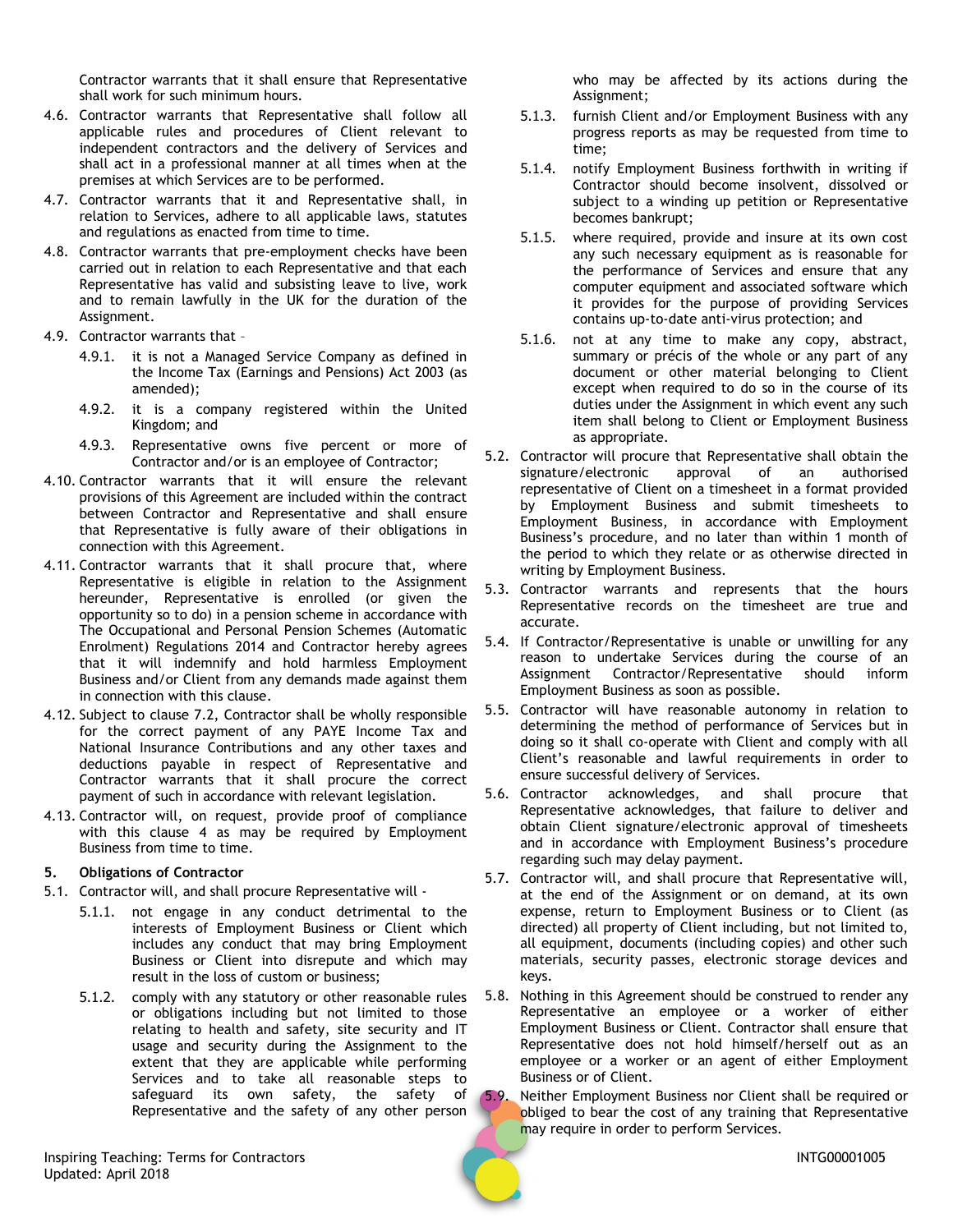- <span id="page-3-0"></span>5.10. Contractor agrees to promptly, upon request, provide evidence relating to the construction and operations of Contractor's company and details of Representative's status/engagement in order to assist Employment Business to comply with its contractual and legal obligations.
- <span id="page-3-1"></span>5.11. Contractor agrees, and shall procure that Representative agrees, to promptly provide to Employment Business any information requested by Employment Business that may be required to satisfy statutory legislation and reporting requirements relating thereto.
- 5.12. Save where agreed in writing by Employment Business, Contractor agrees not to sub-contract or assign to any third party any of Services which it is has agreed to perform under an Assignment in accordance with this Agreement.
- <span id="page-3-7"></span>**6. Invoicing**
- <span id="page-3-4"></span>6.1. Contractor shall invoice Employment Business the amount due from Employment Business to Contractor in respect of Services at the rate set out in the Assignment Schedule. Invoices must be received by Employment Business no later than three months following the period to which it relates (or as otherwise directed by Employment Business). Contractor's invoice must display Contractor's name, name of Representative, company registration number and, where applicable, the VAT number and any VAT due on the invoice or in a format as otherwise stated by Employment Business.
- <span id="page-3-5"></span>6.2. Employment Business shall not pay any fees to Contractor (a) unless an invoice has been properly submitted by Contractor in accordance with clause [6.1 above](#page-3-4) and (b) unless and until Client has authorised or signed the relevant time recording process and (c) the hours claimed are true and accurate.
- 6.3. Unless otherwise stated in the Assignment Schedule, Contractors will not be entitled to claim any expenses from Employment Business or Client. Where applicable, Contractor will invoice Employment Business for business expenses agreed in writing by Employment Business. Contractor will, on request, provide receipts in relation to invoiced expenses and Employment Business may withhold payment of expenses subject to receiving such receipts. VAT on expenses must be shown separately.
- <span id="page-3-2"></span>6.4. Without prejudice to Employment Business's rights and remedies under this Agreement or in law, whenever a sum of money is recoverable from or payable by Contractor -
	- 6.4.1. in relation to an overpayment;
	- 6.4.2. for any sum that Contractor is liable to pay to Employment Business in respect of any breach of this Agreement; or
	- 6.4.3. from any indemnity given in this Agreement,

Employment Business may deduct that sum from any sum then due or which at any later time becomes due to Contractor under this Agreement.

6.5. Clause [6.2\(](#page-3-5)b) will not apply if Contractor and Representative have not Opted-Out and the Conduct Regulations apply to the Assignment.

## <span id="page-3-8"></span>**7. Charges/Fees**

7.1. Subject to clause [7.3](#page-3-6) and [7.2](#page-3-3) and to the receipt of Contractor's invoice in accordance with clause [6,](#page-3-7) Employment Business shall pay Contractor for Services in accordance with the fees specified in the Assignment Schedule, plus any applicable VAT.

- <span id="page-3-3"></span>7.2. Where Off-Payroll applies to Assignment and where required in accordance with Off-Payroll, Contractor acknowledges and agrees that Employment Business shall deduct sums in respect of PAYE Income Tax and National Insurance Contributions Employment Business calculated in accordance with Off-Payroll prior to payment of Contractor's invoice. Employment Business shall remit such sums deducted under this clause [7.2](#page-3-3) and Employer's NICs to HM Revenue and Customs to comply with its statutory duty. Employment Business will provide a statement to Contractor setting out such deductions. Save where and to the extent required by law, Contractor is and will continue to be wholly responsible for the correct payment of all taxes and statutory deductions.
- <span id="page-3-6"></span>7.3. Payments will be made to Contractor within 30 days of receipt of a valid invoice or as otherwise specified in the Assignment Schedule.
- 7.4. If Contractor or Representative is unable or unwilling for any reason to provide Services in the course of the Assignment then no fee will be payable by Employment Business to Contractor during any period that Services are not provided.
- 7.5. If Employment Business has reason to believe that Client may not pay Employment Business its invoices (or parts of them) in relation to Representative, Contractor agrees, and shall procure Representative agrees, to provide Employment Business with any reasonably requested information, explanations and/or written statements relating to the Assignment/Services and with any reasonable assistance necessary to help Employment Business obtain such payment from Client.
- 7.6. Where the Conduct Regulations apply to the Assignment, Employment Business shall comply with Regulation 12 of Conduct Regulations in respect of work done by Representative during Assignment.
- 7.7. Where the AWR applies and following the Qualifying Period, Employment Business will use reasonable endeavours to obtain agreement from Client to increase and/or adjust, where applicable in accordance with the AWR, the fees paid by Client to Employment Business for Services of Representative. Upon such agreement and subject always to clause [7,](#page-3-8) any such adjustment to Representatives fees will be set out and issued within a revised Assignment Schedule under this Agreement.
- 7.8. For the avoidance of doubt and subject to any agreement by the parties to the contrary, Contractor will not be entitled to receive payment from Employment Business or from Client for time not spent on Assignment whether in respect of holidays, illness or absence or for any other reason.

## <span id="page-3-9"></span>**8. Term of the Agreement**

- 8.1. Without prejudice to clause [3.4,](#page-1-3) this Agreement will commence on the Start of Assignment date as set out in the Assignment Schedule or the Effective Date (which ever date is earliest) and will continue until -
	- 8.1.1. the End of Assignment date as set out in the Assignment Schedule, or
	- 8.1.2. terminated in accordance with any of the clauses [8.2,](#page-4-1) [8.3,](#page-4-2) [8.4](#page-4-3) or [8.5.](#page-4-4)

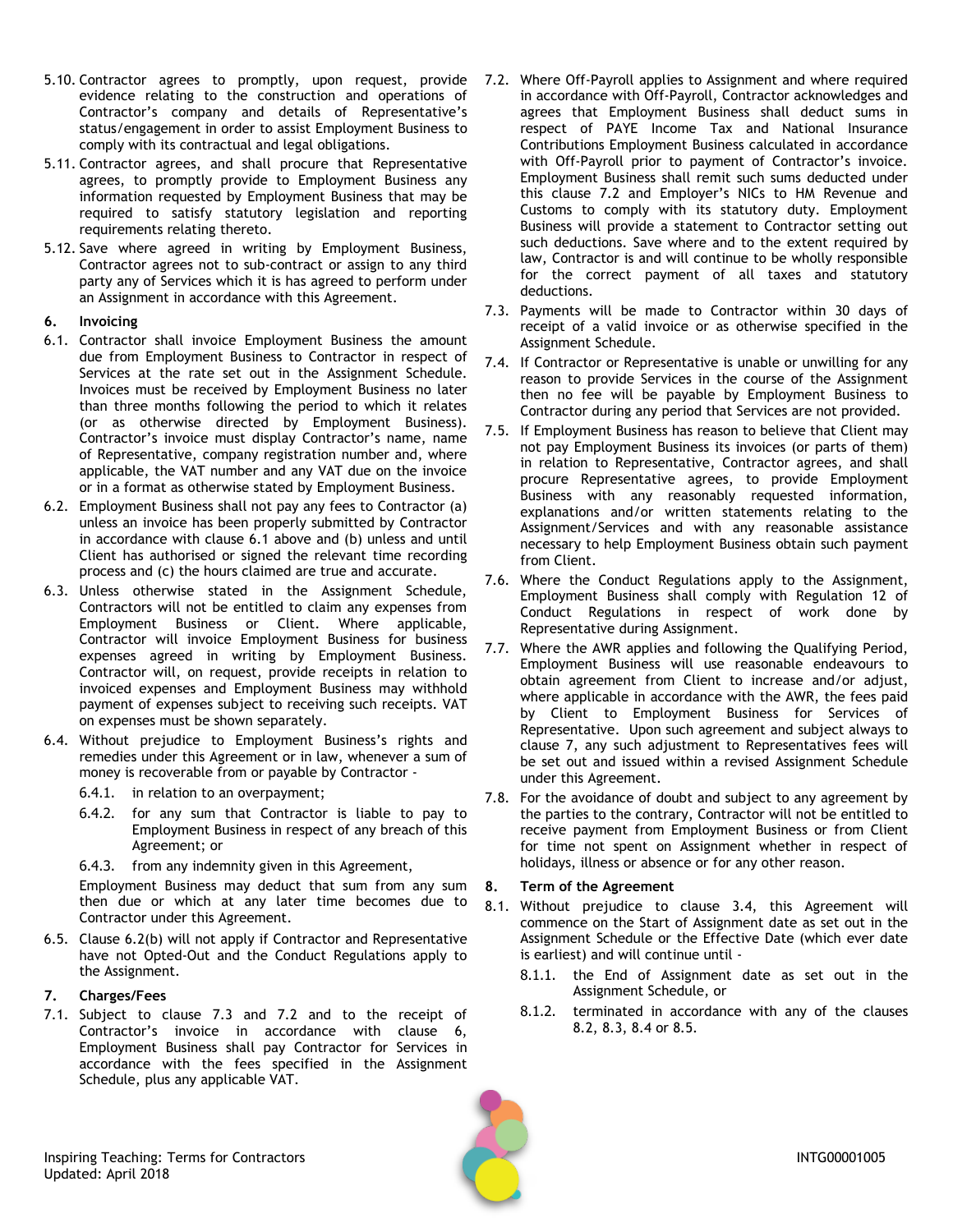- <span id="page-4-1"></span>8.2. Without prejudice to clauses [3.4,](#page-1-3) [8.4,](#page-4-3) [8.5](#page-4-4) and [8.3,](#page-4-2) either party may terminate this Agreement without cause by giving in writing the notice period stated within the Assignment Schedule. Where an Assignment Schedule does not provide Contractor with a right to give notice to end the Assignment early, Contractor may request Employment Business to end the Assignment early, in which case Employment Business may, at its sole discretion, use reasonable endeavours to agree early termination of the Assignment with Client.
- <span id="page-4-2"></span>8.3. Notwithstanding clause [8.2 above](#page-4-1) and without prejudice to clause [3.4,](#page-1-3) Employment Business may without liability end this Agreement and/or any specific Assignment and instruct Contractor to procure that Representative ceases work on the Assignment immediately or on short notice at any time, where -
	- 8.3.1. Contractor and/or Representative has committed any serious or persistent breach of any of its obligations or undertakings under this Agreement;
	- 8.3.2. Client believes Contractor and/or Representative is incompetent or has been negligent in the performance of Services;
	- 8.3.3. Client reasonably believes that Contractor and/or Representative has not observed any condition of confidentiality applicable to Contractor and/or to Representative from time to time;
	- 8.3.4. for any reason Contractor and/or Representative is considered unsatisfactory by Client;
	- 8.3.5. Employment Business receives any information regarding the unsuitability of Contractor or Representative to provide Services in the course of the Assignment;
	- 8.3.6. Contractor becomes insolvent, goes into administration, is dissolved or is subject to a winding up petition or Contractor is suffering severe financial distress in the reasonable opinion of Employment Business;
	- 8.3.7. any member of Contractor's staff or any Representative is guilty of any fraud, dishonesty or serious misconduct;
	- 8.3.8. performance of Services in the course of the Assignment is prevented by the incapacity of Representative and Contractor is unable to provide a replacement in accordance with clause [2.6](#page-1-0) for the duration of such incapacity;
	- 8.3.9. Representative informs Employment Business that he/she no longer wishes to be supplied by Contractor;
	- 8.3.10. Client reasonably believes that Contractor and/or Representative has damaged or is damaging the reputation of Client;
	- 8.3.11. whereupon an event of force majeure or any other incapacity of Contractor/Representative affects the delivery of Services; or
	- 8.3.12. Employment Business has reason to believe Client may not be able to pay any or all of Employment Business's invoices.

For the avoidance of doubt, termination pursuant to this clause [8.3](#page-4-2) will take precedence over termination pursuant to clause [8.2](#page-4-1) above and over any notice periods set out in the applicable Assignment Schedule.

- <span id="page-4-3"></span>8.4. Notwithstanding clause 8.2 [above](#page-4-1) and without prejudice to clause [3.4,](#page-1-3) Contractor acknowledges that the continuation of the Assignment is subject to and conditioned by the continuation of the contract entered into between Employment Business and Client. In the event that the contract between Employment Business and Client is terminated for any reason then the Assignment will cease with immediate effect and without liability to Employment Business.
- <span id="page-4-4"></span>8.5. Notwithstanding clause [8.2 above](#page-4-1) and without prejudice to clause [3.4,](#page-1-3) where Employment Business receives notice from Client to terminate the Assignment or not to proceed with the Assignment, Employment Business may, with immediate effect and without liability, terminate this Agreement and any Assignment hereunder.
- <span id="page-4-7"></span>8.6. Contractor agrees that Employment Business may notify Contractor and/or Representative verbally of termination of Assignment/Agreement where, in the reasonable opinion of Employment Business, the situation merits such including (without limitation) where such termination is required to be with immediate effect.
- 8.7. Contractor acknowledges and agrees that Employment Business is not obliged to provide any reason or further explanation to Contractor or to Representative in connection with termination under clause [8,](#page-3-9) whether or not such a reason is provided by Client to Employment Business. Furthermore, in the event a reason is provided whether by Client or by Employment Business, Employment Business is not liable to Contractor or to Representative in relation to the content of such reason.
- <span id="page-4-5"></span>8.8. Failure by Contractor to give notice of termination as required in accordance with this Agreement will constitute a material breach of contract and Contractor agrees to indemnify and hold harmless Employment Business from any and all losses in connection with its breach of this clause [8.8.](#page-4-5)

## <span id="page-4-6"></span>**9. Intellectual Property**

- 9.1. Contractor does, and shall procure that Representative does, hereby assign to Client (or to Employment Business for onward transfer to Client where directed so to do by Employment Business) all present and future copyright, title and interest of whatever nature (including but not limited to copyright and patent application rights), topography rights, design rights, trademarks, rights in databases, sui generis rights, trade secrets (whether registered or unregistered) and other confidential information, know-how and all other intellectual property rights of a similar nature in any part of the world and all other intellectual property rights in original work and all applications and rights to apply for the protection of any of the foregoing, produced, prepared or provided by Representative, in whatever media, in relation to or arising from the performance of the Assignment prepared for Client or produced by any Representative in connection with an Assignment under this Agreement, and that the aforementioned rights shall vest in and remain the property of Client throughout the world free from any interest of Contractor, Representative or any third party or parties.
- <span id="page-4-0"></span>9.2. Contractor will do anything, and shall procure that Representative will do anything, that Client may reasonably require in order effectively to vest such rights in Client (or to Employment Business for onward transfer to Client where directed so to do by Employment Business) or such third party as Client specifies or to evidence the same (whether before or after the termination of this Agreement).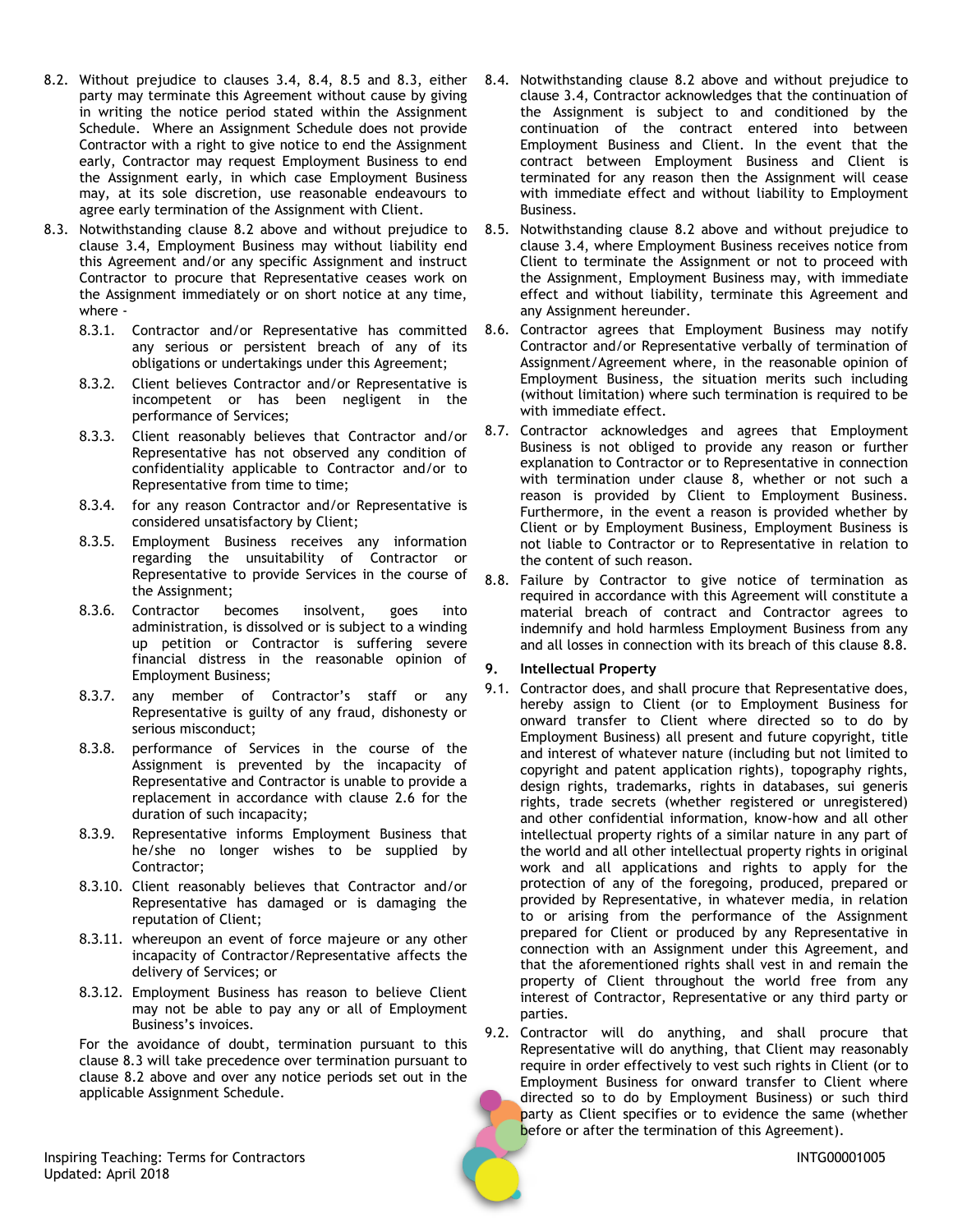- <span id="page-5-0"></span>9.3. Contractor acknowledges and agrees, and shall procure that Representative acknowledges and agrees, that Client retains ownership of all intellectual property rights of whatever nature and, if registrable, whether registered or not, in the documents or other material and data and other information provided to or provided by Representative in relation to an Assignment. For the avoidance of doubt, Client will not be deemed to have granted Contractor or Representative any licence to use the documents or other material and data or other information other than solely for the purposes of the relevant Assignment.
- 9.4. Contractor will, and shall procure that Representative will, promptly disclose to Client and to Employment Business any idea, method, invention, discover, design, concept or other work made or created by Representative in relation to Services provided during the Assignment.
- 9.5. Contractor warrants that Services provided are not in breach of the intellectual property rights of any third party.
- 9.6. Contractor will indemnify and hold harmless Client and Employment Business from (without limitation) any and all actions, claims, proceedings, settlements, legal fees, costs, expenses, damages, demands, losses and liabilities whatsoever and however incurred resulting or arising out of any claim by any third party that the use or possession of work performed or delivered by Contractor or by Representative in connection with this Agreement infringes the intellectual property rights of that third party.
- 9.7. Contractor hereby, and will procure that Representative does, irrevocably and unconditionally waive in favour of Client any and all moral rights conferred on it and/or Representative by statute for any intellectual property, design or copyright work in which rights are (or should be) vested in Client pursuant to this clause [9](#page-4-6). Contractor hereby warrants that it has obtained the same undertaking from Representative.

## <span id="page-5-1"></span>**10. Confidentiality and Data Protection**

- <span id="page-5-3"></span>10.1. Without prejudice to every other duty not to disclose any and all information given to Contractor or to Representative or gained in confidence in connection with this Agreement (including, without limitation, information provided by or pertaining to Employment Business) Contractor shall not, and shall procure that Representative shall not, at any time whether during or after the Assignment, disclose to any person or make use of any of the trade secrets, confidential or sensitive (including commercially sensitive) information of Client, of Client's customers and of Employment Business, save where required by law. For the purposes of this clause, confidential or sensitive information is confidential if it is labelled confidential or labelled sensitive, if the disclosing party expressly states (whether in writing or otherwise) to Contractor and/or to Representative that the information is confidential or if Contractor and/or Representative ought to have known that the information may be confidential or sensitive.
- 10.2. Contractor shall, and shall procure that Representative shall, both during and after the Assignment, keep confidential from any third party and from Client the rates paid to Contractor by Employment Business.
- 10.3. Contractor agrees that if Employment Business and/or Client suffer disclosure of their confidential information through breach of clause [10.1,](#page-5-3) Employment Business or Client (as the case may be) shall be entitled, in addition to any and all other remedies, to temporary and injunctive relief.
- <span id="page-5-2"></span>**11. Data Protection**
- <span id="page-5-4"></span>11.1. The parties hereto
	- 11.1.1. acknowledge this clause is in addition to, and does not relieve, remove or replace, a party's obligations under the Data Protection Legislation;
	- 11.1.2. acknowledge that for the purposes of the Data Protection Legislation, Employment Business is a Data Controller and the Contractor is a Data Controller but they are not Joint Controllers (as defined in the Data Protection Legislation) unless a specific agreement is made to that effect between the parties;
	- 11.1.3. agree that the Representative is not Client's Data Processor (as defined within Data Protection Legislation) save where agreed otherwise within an Assignment Schedule and subject to additional terms and conditions;
	- 11.1.4. warrant to each other that any Personal Data relating to a Data Subject, whether provided by Client, by Employment Business, by Contractor or by Representative, will be used, Processed and recorded by the receiving party in accordance with Data Protection Legislation and for the purposes of fulfilling this Agreement;
	- 11.1.5. shall ensure that all personnel who have access to and/or process Personal Data are obliged to keep the Personal Data confidential;
	- 11.1.6. will take appropriate technical and organisational measures to adequately protect all Personal Data against accidental loss, destruction or damage, alteration or disclosure;
	- 11.1.7. will provide reasonable assistance to the other in responding to any request from a Data Subject with respect to data subject access requests and other data subject rights, data security, breach notifications, impact assessments and consultations with supervisory authorities or regulators;
	- 11.1.8. will promptly notify the other on becoming aware of a suspected or actual Personal Data breach relevant to Personal Data transferred pursuant to this Agreement; and
	- 11.1.9. will maintain complete and accurate records and information to demonstrate their compliance with this clause [11.1](#page-5-4).
- <span id="page-5-6"></span><span id="page-5-5"></span>11.2. Contractor understands, and shall ensure that Representative understands that in providing Services, Personal Data relating to Representative will be collected by Employment Business and passed to Client in the course of the administration of the agreement between Employment Business and Client. Contractor shall ensure Representative understands that in providing Services, Client and/or Employment Business, or anyone processing data on behalf of Client and/or Employment Business, may transfer Personal Data relating to Representative outside the European Economic Area.
- 11.3. The Contractor will, and will procure that Representative will, when requested so to do by Employment Business, make available to Employment Business all information necessary to demonstrate compliance with the obligations associated with Data Protection Legislation and clause [11](#page-5-2) and will allow for audits and inspections (upon reasonable notice) in order to demonstrate compliance.

Inspiring Teaching: Terms for Contractors **INTG00001005** Updated: April 2018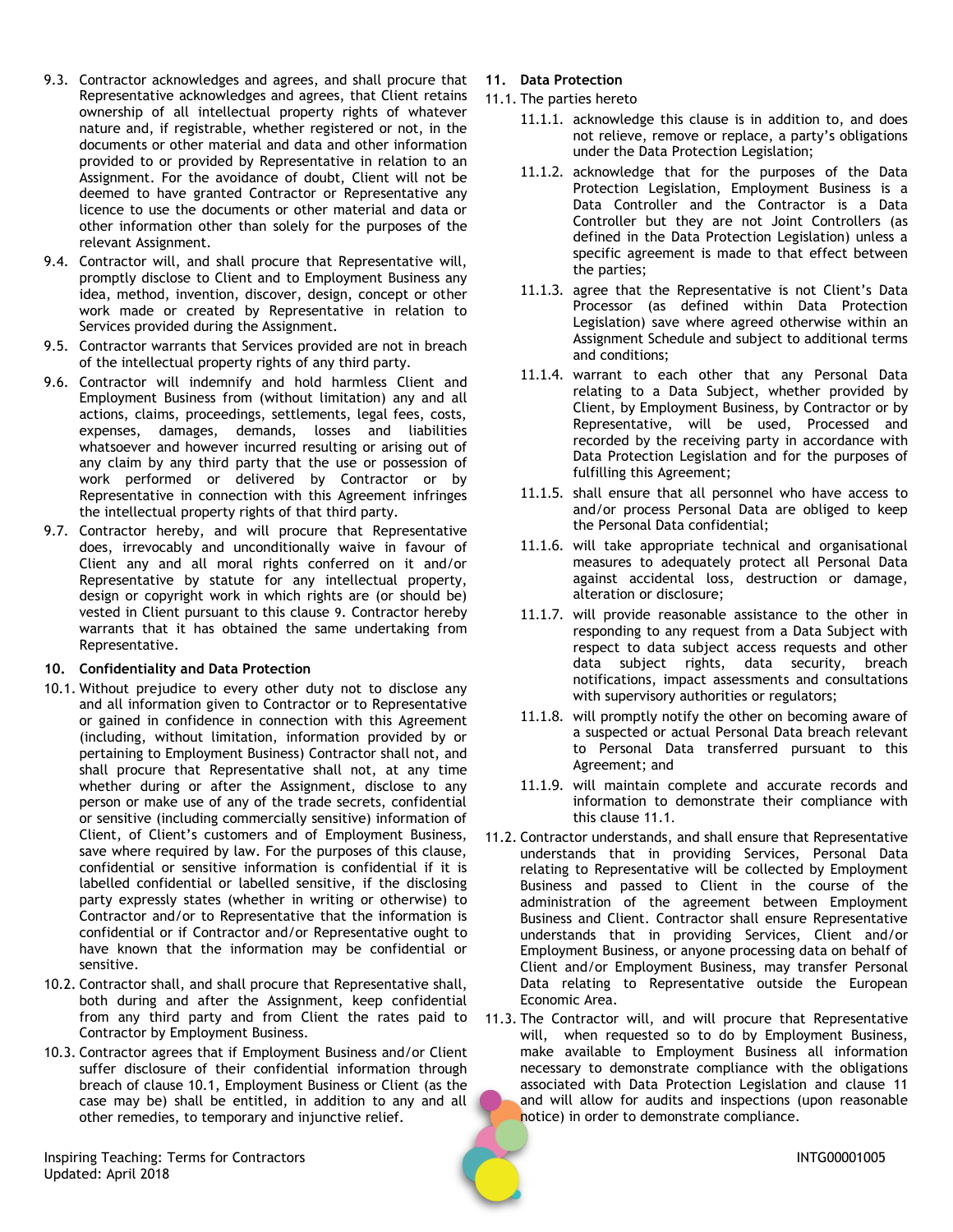- 11.4. Notwithstanding clauses [11.1.7](#page-5-5) and [11.1.8,](#page-5-6) in the event of a suspected or actual Personal Data Breach, Contractor will promptly (at its own expense) provide such information, assistance and cooperation and do such things as Employment Business may request to -
	- 11.4.1. investigate and defend any claim or regulatory investigation;
	- 11.4.2. mitigate, remedy and/or rectify such breach; and
	- 11.4.3. prevent future breaches.
- 11.5. Contractor will not, and will procure that Representative will not, release or publish any filing, communication, notice, press release or report concerning any Personal Data Breach without the prior written approval of Employment Business.
- 11.6. Contractor understands, and shall ensure that Representative understands, that in providing Services Personal Data may be Processed in order to comply with Employment Business's and Client's or associated employment intermediaries' legal obligations, including reporting Assignment details to HMRC. Contractor warrants that Representative is aware of such Processing (including any such transfer) on the understanding that any Personal Data is processed fairly and lawfully in accordance with the Data Protection Legislation. Contractor acknowledges, and shall ensure Representative acknowledges, that information provided in relation to clauses [5.10](#page-3-0) and [5.11](#page-3-1) may be disclosed by Employment Business to a third party specifically for the purposes of complying with statutory legislation.
- **12. Relationship between Employment Business, Contractor, Representative and Client**
- 12.1. This Agreement, or any Assignment hereunder, is not intended by the Parties to constitute or give rise to a contract of service or an employment contract.
- 12.2. Employment Business will not charge Contractor or Representative for work-finding services.
- <span id="page-6-0"></span>12.3. Upon the termination or expiry of this Agreement, howsoever arising, Employment Business will not be obliged to offer, and Contractor and Representative will not be obliged to accept, any further assignments, contracts, engagements, projects or request for services of any type whatsoever.
- <span id="page-6-3"></span>12.4. Contractor and Representative have no authority to act or contract on behalf of Employment Business or Client and will not, and shall procure that Representative will not, hold itself/himself/herself out as capable of doing so. Contractor will not, and shall procure that Representative will not, purport to bind Employment Business or Client in any way.
- 12.5. Contractor acknowledges to Employment Business that its services are supplied to Employment Business as an independent contractor and that accordingly the responsibility of complying with all statutory and legal requirements relating to Representative (including, without limitation, the correct payment of taxation and National Insurance Contributions) will fall upon and be discharged wholly and exclusively by Contractor (save where and only to the extent applicable under clause [7.2.](#page-3-3) If any person should seek to establish any liability or obligation upon Employment Business or upon Client on the grounds that Representative is an employee or worker (or should be treated as such for the purpose of employment rights, benefits and/or taxation) of Employment Business or of Client, Contractor agrees to indemnify and hold harmless Employment Business and/or Client and to keep Employment Business and/or Client, as the case may be, indemnified in respect of any such liability

Inspiring Teaching: Terms for Contractors **INTG00001005** Updated: April 2018

or obligation and any related (without limitation) costs, expenses, legal expenses, proceedings, settlements or other losses which Employment Business or Client incur.

- 12.6. Save as required by law, neither Contractor nor Representative will be entitled to receive from Employment Business or from Client, sickness pay, holiday pay, long service leave or any other similar entitlement.
- 12.7. In the event of the breach of clause [12.4](#page-6-3) above, any contract or agreement purportedly entered into by Contractor or Representative as an agent for either Employment Business or Client shall be deemed to have been made as if Contractor or Representative, as the case may be, acted and contracted as principal.
- <span id="page-6-1"></span>**13. Notices**
- 13.1. Save as stated within clause [8.6](#page-4-7) any notice required to be given under this Agreement shall be delivered by hand, sent by facsimile, e-mail or prepaid first class post to the recipient at its fax number or address specified in this Agreement.
- 13.2. Notices shall be deemed to have been given and served,
	- 13.2.1. if delivered by hand, at the time of delivery if delivered before 5.00pm on a business day or in any other case at 10.00am on the next business day after the day of delivery; or
	- 13.2.2. if sent by facsimile or e-mail, at the time of despatch if despatched on a business day before 5.00 p.m. or in any other case at 10.00 a.m. on the next business day after the day of despatch, unless the transmission report indicates a faulty or incomplete transmission or, within the relevant business day, the recipient informs the sender that the facsimile or e-mail message was received in an incomplete or illegible form;
- 13.3. Contractor agrees that notices may be sent by or provided to Representative for or on behalf of Contractor.
- **14. Liability**
- <span id="page-6-2"></span>14.1. Contractor agrees to indemnify and hold harmless Employment Business and Client in full from and against any and all, actions, claims, demands, proceedings, judgements, damages, losses (including indirect or consequential), liabilities, costs, charges and expenses (including legal fees), settlements, fines, interest and penalties of whatever nature and in whatever jurisdiction, which may be instituted, made or alleged against, or suffered or incurred by Employment Business or by Client, arising from or in connection with –
	- 14.1.1. any breach of Contractor's or Representative's obligations under this Agreement;
	- 14.1.2. any deliberate or negligent act or omission of Contractor and/or of Representative;
	- 14.1.3. any assignee or sub-contractor to whom Contractor assigns or sub-contracts the performance of Services (where permitted by Employment Business in writing);
	- 14.1.4. the loss or destruction of or damage to any property of Client which is caused by Contractor/Representative;
	- 14.1.5. death of or personal injury to any person caused by Contractor/Representative in connection with any Assignment (except, for the avoidance of any doubt, to the extent that this is caused by negligence of Employment Business or Client);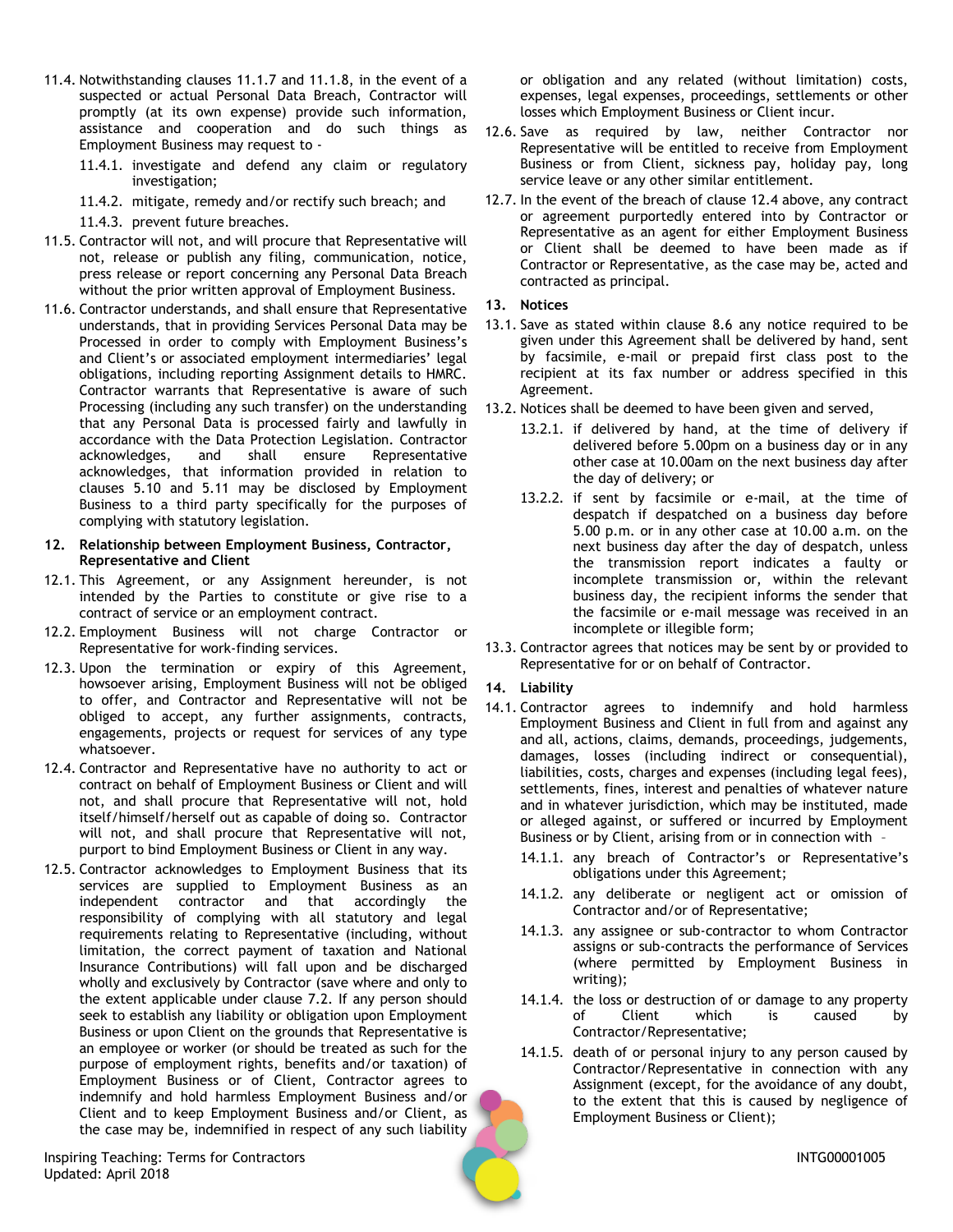- 14.1.6. any claim or allegation by Representative regarding the termination or expiry of any Assignment of Representative;
- 14.1.7. any claim or allegation that Representative is an employee of Employment Business or of Client;
- 14.1.8. any claim or demand, howsoever arising, against Employment Business or Client for income tax and/or employee's and/or employer's National insurance contributions relating to any Representative including claims arising out of Off-Payroll; or
- 14.1.9. any claim against Employment Business or Client arising out of any act or omission of any Representative including (without limitation) any act of discrimination.
- 14.2. Where Contractor or Representative is in breach of this Agreement which results in Client terminating the agreement between Employment Business and Client or terminating the Assignment, Contractor agrees, without prejudice to any other remedy of Employment Business, to indemnify Employment Business for any loss of Employment Business's fee that would have been charged to Client relating to the remaining period of the Assignment.
- <span id="page-7-0"></span>14.3. Contractor shall ensure and maintain the provision of adequate Employers Liability insurance (where legally required) Public Liability insurance, Professional Indemnity insurance and any other suitable policies of insurance in respect of Contractor, Representative, the provision of Services and any and all indemnities relating thereto within this Agreement. Upon request, Contractor shall make a copy of the policy available to Employment Business. In addition to this clause [14.3,](#page-7-0) Employment Business may specify in the Assignment Schedule the level of insurance cover and any additional insurance Contractor shall maintain.
- <span id="page-7-1"></span>14.4. Without prejudice to any other rights and/or remedies Employment Business has within this Agreement or at law, Contractor is liable for any defects or deficiencies arising in relation to Services performed by Representative in the course of the Assignment and will, where requested, rectify at its own cost and in its own time such defects or deficiencies as may be capable of remedy within the period required by Client or, where no such specific period is required in the event then within a reasonable period of time from such request.
- 14.5. Except where stated otherwise within this Agreement and save as required by law, neither party shall be liable to the other for any indirect or consequential losses, howsoever arising, in connection with this Agreement.
- 14.6. Save as required by law, Employment Business will not be liable to Contractor or Representative for any loss, expense, damage or delay howsoever arising (whether directly or indirectly) in connection with this Agreement, save where expressly stated otherwise within this Agreement.

### <span id="page-7-2"></span>**15. Contract Renewal**

<span id="page-7-4"></span>15.1. This Agreement and the duration of the Assignment may be extended by mutual agreement by the Parties signing a further Assignment Schedule.

- 15.2. Notwithstanding clause [15.1](#page-7-4) above, if Representative supplied under this Agreement continue to perform Services or any other services for Client at the express request of Employment Business beyond the End of Assignment date set out within the applicable Assignment Schedule, then this Agreement shall be deemed to be extended for an additional period until such time as such further Assignment Schedule is signed or further agreement is entered into between the Parties ("the Deemed Period").
- <span id="page-7-6"></span>15.3. The terms and conditions contained herein shall be deemed to apply in respect of any Services or other services provided by Contractor or Representative during the Deemed Period, except as stated in clause [15.4](#page-7-5) below.
- <span id="page-7-5"></span>15.4. In addition to the rights of the Parties in connection with clause [15.3](#page-7-6) above, Employment Business may terminate the Deemed Period with immediate effect and any notice period detailed in the relevant Assignment Schedule shall not apply.

### <span id="page-7-3"></span>**16. General**

- 16.1. Any failure by Employment Business to enforce at any particular time any one or more of its rights under this Agreement shall not be deemed a waiver of such rights or of the right to enforce this Agreement subsequently.
- 16.2. If any provision, clause or part-clause of this Agreement is held to be invalid, void, illegal or otherwise unenforceable by any judicial body, the remaining provisions of this Agreement shall remain in full force and effect to the extent permitted by law.
- <span id="page-7-7"></span>16.3. Save as provided in this clause [16.3,](#page-7-7) no provision of this Agreement shall be enforceable by any person who is not a party to it pursuant to the Contract (Rights of Third Parties) Act 1999 ("the Act"). This does not, however, affect any right or remedy of a third party that exists or is available independently of the Act. Client named on the Assignment Schedule will have the benefit of the provisions and the indemnities within this Agreement where stated within the clauses in this Agreement. Notwithstanding that any term of this Agreement may be or become enforceable by a person who is not a party to it, the terms of this Agreement may be varied, amended or modified without the consent of any such third party.
- 16.4. For the purposes of this Agreement, Employment Business is acting as an employment business as defined within the Conduct Regulations; save where a permanent placement results, in which case Employment Business will be acting as an employment agency as defined within the Conduct Regulations.
- 16.5. If there is a conflict between these terms and conditions and the Assignment Schedule, these terms and conditions will take precedence save where expressly provided for within these terms and conditions or where additional terms/conditions or variations are expressly stated within the Assignment Schedule.
- 16.6. The parties agree that AWR, Conduct Regulations and Off-Payroll are not inter dependent and their applicability to Assignment does not determine supervision, direction or control by Client.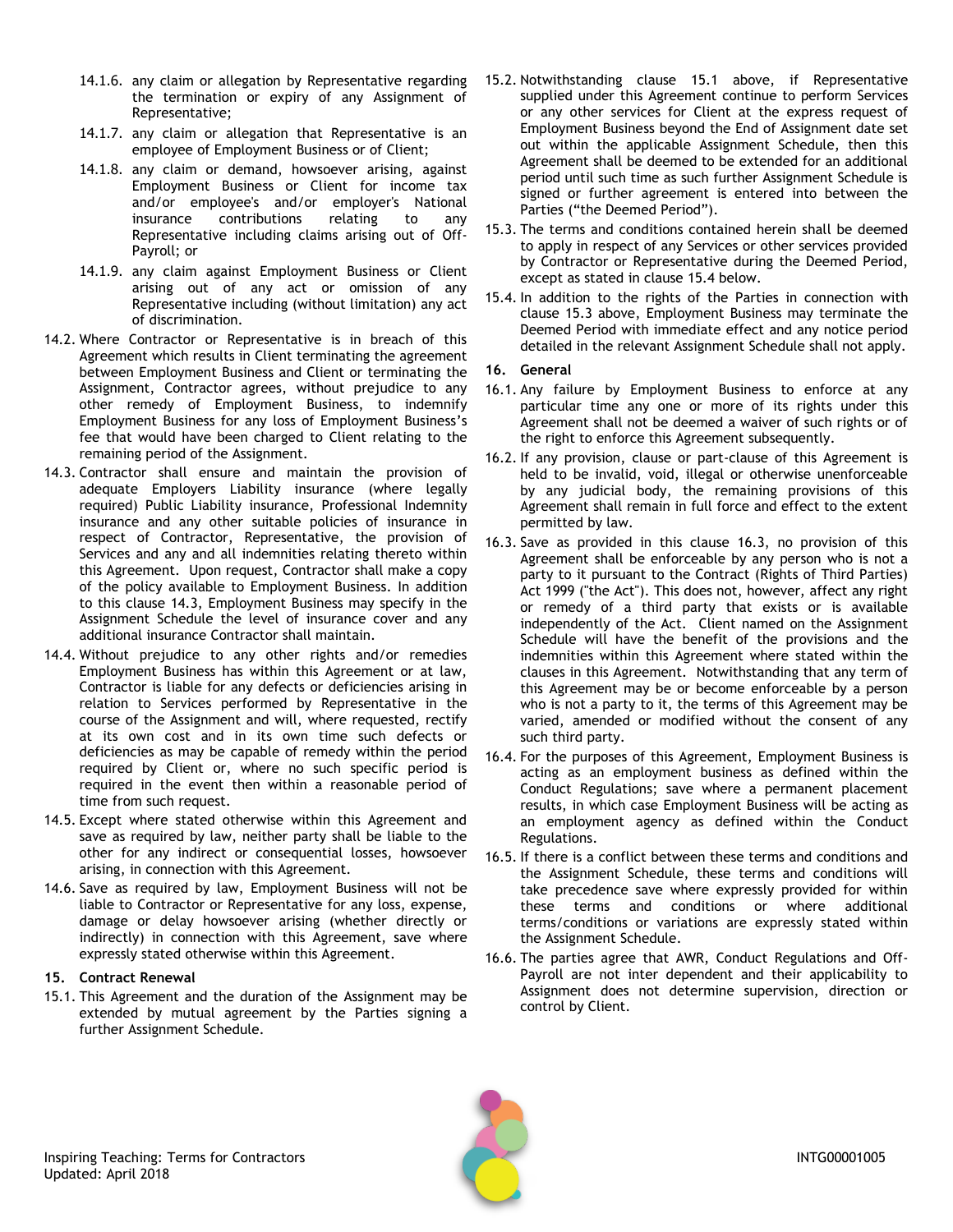- 16.7. Contractor shall comply with all applicable laws, statutes, regulations, codes and guidance relating to anti-bribery and anti-corruption (Anti Bribery Laws) which includes (without limitation) compliance with the Bribery Act 2010. Contractor will not, and will procure that Representative will not, offer, give or agree to give to any employee or representative of Employment Business or of Client or of any third party any gift, personal financial incentive or other consideration that could act or reasonably be perceived to act as an inducement or a reward for any act or failure to act connected to the performance of this Agreement and the arrangement of Assignment.
- 16.8. Contractor shall comply with all applicable anti-slavery and human trafficking laws and regulations including the Modern Slavery Act 2015.

## <span id="page-8-0"></span>**17. Governing Law and Jurisdiction**

17.1. This Agreement shall be construed in accordance with the laws of England and Wales and all disputes, claims or proceedings between the parties relating to the validity, construction or performance of this Agreement shall be subject to the exclusive jurisdiction of the courts of England and Wales.